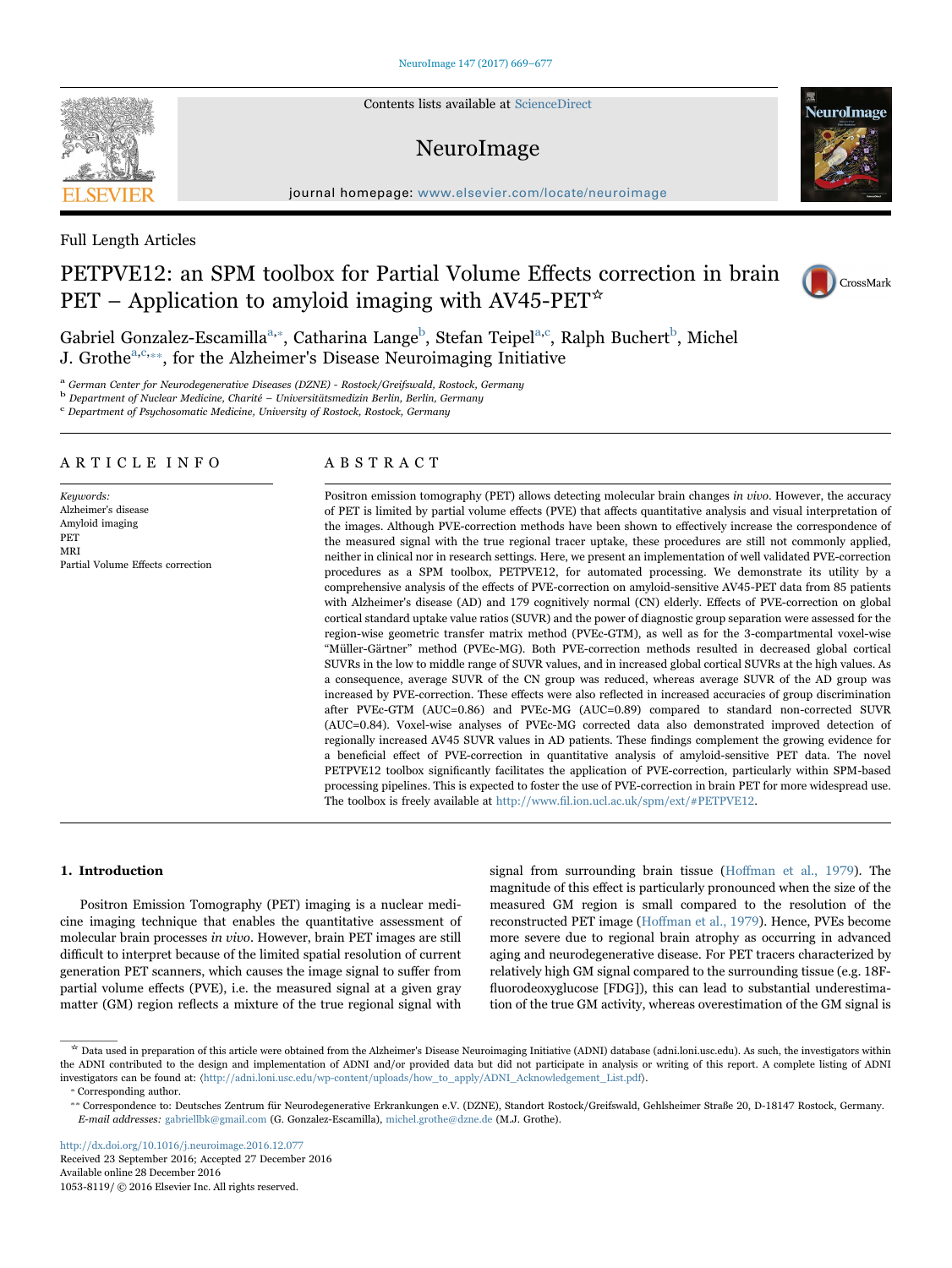to be expected in settings where the true tracer signal is relatively low compared to the signal in adjacent tissue (e.g. high unspecific white matter binding in amyloid-PET scans) ([Matsubara et al., 2016;](#page-7-1) [Schmidt et al., 2015](#page-7-1)). PVE correction (PVEc) is intended to account for the mixing of signals from different tissue types in the measured PET signal in order to provide a better approximation of the true regional tracer uptake.

Multiple PVEc algorithms have been proposed, some of which require only the PET image itself (reviewed in [Erlandsson et al., 2012\)](#page-7-2), whereas more robust methods make use of detailed anatomical information provided by a high-resolution MRI scan from the same subject to correct the estimated GM signal, either at the voxel level ([Muller-Gartner et al., 1992](#page-7-3)) or for segmented brain regions ([Rousset](#page-7-4) [et al., 1998a](#page-7-4)).

PVEc methods have been shown to adequately model the mixing of signals from neighboring tissues and to increase the correspondence of the measured PET signal with the true regional tracer uptake ([Erlandsson et al., 2012](#page-7-2)). However, PVEc methods also depend on a range of model assumptions that may not always hold true or may only be roughly approximated in the imaging data, resulting in PVEcinduced noise amplification ([Erlandsson et al., 2012; Greve et al., 2016;](#page-7-2) [Hogenauer et al., 2016; Thomas et al., 2011\)](#page-7-2). Hence, the net effect of PVEc on the power of PET to detect disease-related changes is not always clear a priori which has limited its routine application [\(Soret](#page-8-0) [et al., 2007\)](#page-8-0). Furthermore, the net effect of PVEc on the diagnostic power of PET depends on the tracer as well as on the particular diagnostic context and study endpoint. Thus, whereas PVEc does not improve the diagnostic potential of FDG-PET for distinguishing between AD patients and healthy controls ([Ibanez et al., 1998;](#page-7-5) [Meltzer et al., 1996; Samuraki et al., 2007\)](#page-7-5), it should be beneficial for a more accurate detection of AD-related cortical amyloid pathology with recently developed amyloid binding PET radiotracers, given that these typically suffer from high unspecific white matter binding and ensuing signal spill-in effects [\(Matsubara et al., 2016; Schmidt et al.,](#page-7-1) [2015\)](#page-7-1). However, for novel PET tracers such as these, there is relatively less information available regarding the effects of PVEc.

Apart from the concerns about the diagnostic fitness of PVEc-based analyses, a more pragmatic reason for the limited use of PVEc in PET, even in research settings, may be the lack of PVEc processing routines in most of the commonly used open-source software packages for medical image processing and analysis, such as SPM [\(http://www.](http://www.fil.ion.ucl.ac.uk/spm/)fil. [ion.ucl.ac.uk/spm/\)](http://www.fil.ion.ucl.ac.uk/spm/), FSL [\(http://fsl.fmrib.ox.ac.uk/fsl/fslwiki/FSL\)](http://fsl.fmrib.ox.ac.uk/fsl/fslwiki/FSL), or AFNI [\(http://afni.nimh.nih.gov/afni/](http://afni.nimh.nih.gov/afni/)). Thus, most researchers who wish to apply PVEc methods to their PET data are currently forced to use external software packages for this task, most notably the commercial software PMOD (PMOD Technologies Ltd., Adliswil, Switzerland) or a specialized free software package called PVElab ([Quarantelli et al., 2004](#page-7-6)). While these packages are in the main compatible, the external PVEc routines do not seamlessly integrate into the processing workflows of current releases of the major opensource analysis suites.

The objective of the present work was to implement the best validated voxel- and region-based PVEc methods as an easy to use toolbox for the SPM software ([Ashburner and Friston, 2000\)](#page-7-7), one of the most widely used open-source software packages for PET image processing and analysis. Usage and utility of the methods provided by the toolbox is demonstrated in an analysis assessing the effects of PVEc on AV45-PET (Florbetapir F18) data. AV45-PET belongs to the family of novel F18-labeled amyloid binding radiotracers that are of critical importance in the field of Alzheimer's disease (AD) and neurodegenerative disease research ([Clark et al., 2011; Villemagne](#page-7-8) [et al., 2012\)](#page-7-8). Although initial evidence for a beneficial effect of PVEc methods on tracer quantification in amyloid-sensitive PET data has been reported recently ([Brendel et al., 2015; Matsubara et al., 2016;](#page-7-9) [Rullmann et al., 2016; Su et al., 2016\)](#page-7-9), PVEc is not yet commonly applied to amyloid-PET in clinical or research settings, presumably due

to the logistic difficulties of implementing the methods in commercial software.

# 2. Methods

## 2.1. Correction of partial volume effects in PET images

Correction for PVE in PET images was implemented in the PETPVE12 toolbox using two well-established PVEc algorithms: the voxel-wise method as defined by [Muller-Gartner et al. \(1992\)](#page-7-3) (PVEc-MG), as well as the region-based geometric transfer matrix method (PVEc-GTM) [\(Rousset et al., 1998a](#page-7-4)).

#### 2.1.1. Voxel-based PVEc: backaround and implementation

The PVEc-MG method is a three compartment PVEc method, which extends simpler two compartmental approaches that only distinguish between brain parenchyma and surrounding CSF signal [\(Meltzer et al.,](#page-7-10) [1996; Videen et al., 1988](#page-7-10)), and is currently one of the most widely used MRI-based methods for voxel-wise PVEc of PET images ([Erlandsson](#page-7-2) [et al., 2012\)](#page-7-2). In brief, the method assumes that the observed PET signal in any given GM voxel is a spatial weighted average of the true tracer uptake signal in the GM voxel and the signal in surrounding white matter (WM) and cerebrospinal fluid (CSF), where the spatial weighting is determined by the point spread function (PSF) of the PET scanner. The proposed PVEc algorithm consists of correcting possible signal spill-in effects into the GM compartment, as well as signal spillout into the surrounding tissue:

$$
C_{PVEc-GM} = \frac{C_{obs} - C_{WM} (WM \oplus PSF) - C_{CSF} (CSF \oplus PSF)}{GM \oplus PSF}
$$

where  $C_{obs}$  is the observed GM signal in the acquired PET scan; GM, WM and CSF are the respective tissue compartments, convolved by the scanner PSF;  $C_{WM}$  and  $C_{CSF}$  are the tracer activities in WM and CSF (which are assumed to be homogeneous, i.e. constant, in these tissue classes).

# 2.1.2. Region-based PVEc: background and implementation

An alternative method to the voxel-based PVEc was introduced by ([Rousset et al., 1997, 1998a\)](#page-7-11). This method attempts to recover the mean tracer signals within a set of non-overlapping regions-of-interest (ROI) representing different brain structures and tissue types, usually segmented in MRI (or CT) as a priori information.

Here, the true tracer uptake is assumed to be homogeneous within each ROI considered and spill-over effects between the different ROIs are estimated by convolving the binary ROI masks with the scanner PSF. To derive an estimate of the relative influence that the signal in a given ROI "A" exerts onto the measured signal in its neighboring ROI "B", the ROI mask "A" is convolved by the PSF (creating the regional spread function, RSF), and the probabilistically weighted sum of voxels overlapping the ROI "B" is calculated. This overlap is then divided by the total number of voxels in ROI "B". These estimates (or weights) form a so called geometric transfer matrix (GTM) with elements  $\omega_{ij}$  describing the estimated spill-over effects between all pairs of brain regions:

$$
\omega_{ij} = \frac{1}{\nu_j} \int_{ROI_j} RSF_i(r) dr
$$

 $\omega_{ij}$  represent the fraction from  $ROI_i$  that overlaps the  $ROI_i$  with volume  $v_i$  and r is the space coordinate in the image space.

The observed regional intensity values  $(t<sub>i</sub>)$  are considered to reflect a transformation of the true regional tracer concentrations  $(T_i)$  due to spill-over effects between regions with different intensity profiles. This transformation is estimated in the GTM, and thus the true tracer concentrations at each region  $(T_i)$  can be obtained by:

$$
T_j = GTM^{-1*}t_j
$$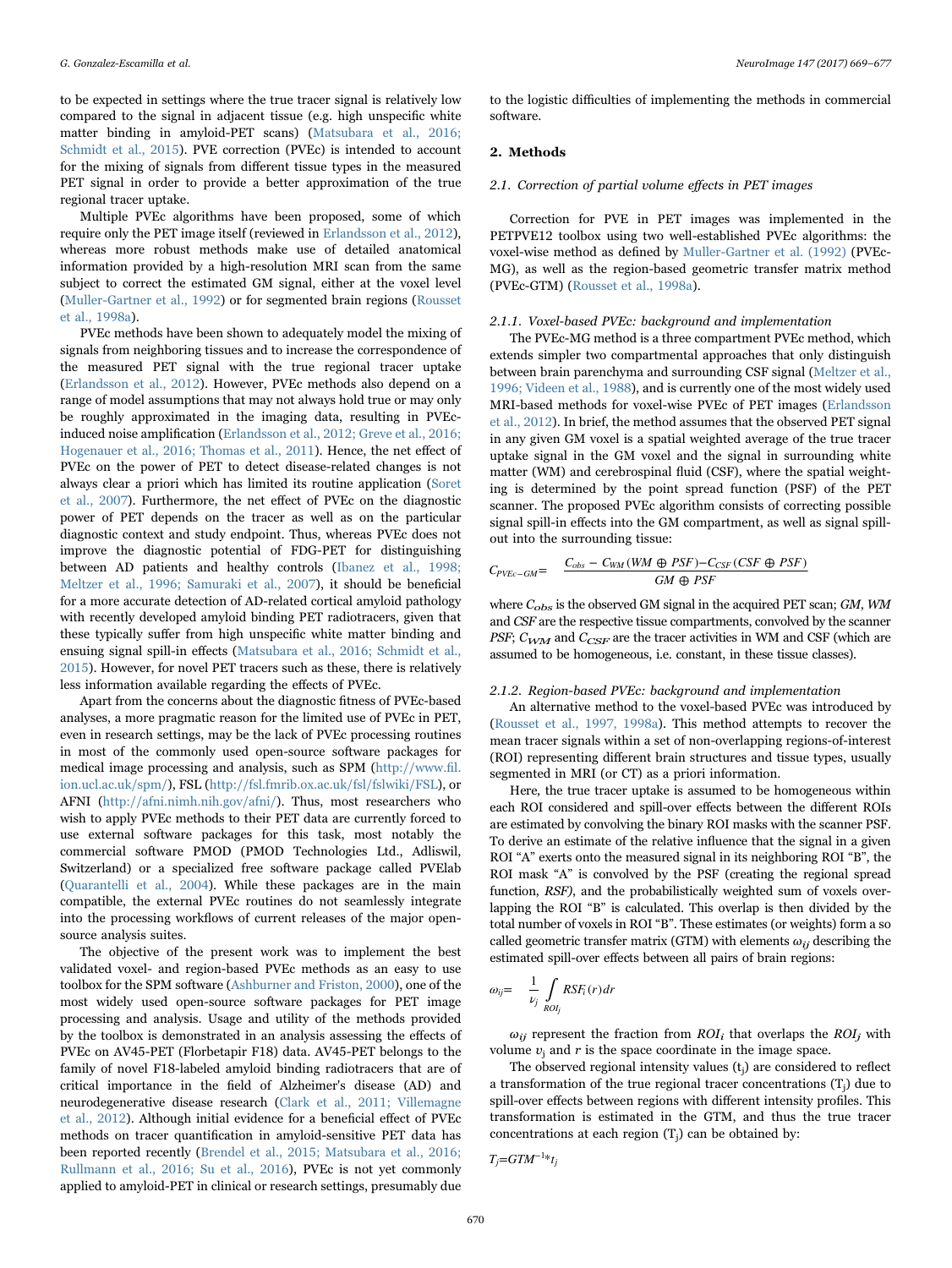#### 2.2. PETPVE12 - partial volume effect correction toolbox

#### 2.2.1. PVEc-MG module

Together with the subject's PET image, the main inputs for this module are the GM, WM and CSF tissue maps derived from segmenting the structural MRI scan. By default, these are defined in the toolbox as probabilistic maps generated by an adapted version of the segmentation algorithm included in the VBM8 toolbox ([http://www.neuro.uni](http://www.neuro.uni-jena.de/vbm/download/)[jena.de/vbm/download/](http://www.neuro.uni-jena.de/vbm/download/); see details below, [Section 2.3.4](#page-3-0)), but the toolbox also accepts probabilistic maps derived from other segmentation algorithms (such as those inherent to SPM12). As an additional option, the tissue maps may also be defined as binary tissue maps, such as the "PVE-labeled images" generated by the VBM8 toolbox (detailed info can be found in the VBM8 documentation). Several choices exist for estimating the WM signal  $(C_{WM})$  used in the PVEc-MG algorithm. The default approach is to estimate  $C_{WM}$  by measuring the average signal within a WM ROI derived from thresholding the WM tissue probability map of the normalization template, which is then propagated to native space by the inverse warping parameters identified through spatial normalization of the subject's MRI scan. However, other user-defined WM ROIs (e.g. the centrum semiovale) in native or normalized space may also be used. In order to minimize atlas propagation inaccuracies the default normalization approach uses the high-dimensional non-linear registration algorithm "DARTEL" ([Ashburner, 2007; Klein et al.,](#page-7-12) [2009; Martino et al., 2013\)](#page-7-12) in combination with a DARTELcompatible MNI space template provided by the VBM8 toolbox (the "IXI550\_MNI152" template; see [http://dbm.neuro.uni-jena.de/vbm8/](http://dbm.neuro.uni-jena.de/vbm8/VBM8-Manual.pdf) [VBM8-Manual.pdf](http://dbm.neuro.uni-jena.de/vbm8/VBM8-Manual.pdf) for details). Alternatively, the C<sub>WM</sub> value can also be estimated as the average activity within the subject's segmented WM map in native space, for which the intensity threshold applied to the probabilistic WM tissue map is set by the user. As a third option, the module also allows using the corrected WM signal obtained by the GTM method as the constant factor in the PVEc-MG algorithm; a method known as the "modified MG" approach [\(Rousset et al., 1998b\)](#page-7-13).

For CSF, the default option is to estimate the signal analogously to the WM compartment, but, if justified by prior knowledge, the CSF signal can be set to zero (i.e. no tracer uptake) in this compartment ([Erlandsson et al., 2012; Quarantelli et al., 2004\)](#page-7-2).

#### 2.2.2. PVEc-GTM module

For the PVEc-GTM, the series of continuous non-overlapping ROIs is usually obtained from an anatomical atlas defined on individual high spatial resolution MRI. By default, the toolbox defines neuroanatomical regional delimitations in MNI space according to those of the Desikan Killiany atlas ([Desikan et al., 2006\)](#page-7-14). However, given that the correction outcome of PVEc-GTM depends on the definition of the brain regions that are being considered in the algorithm ([Edison et al., 2013](#page-7-15)), the toolbox provides the flexibility to let the user specify the preferred anatomical (or functional) cerebral parcellation atlas in template space (for an overview of some of the most widely used brain atlases in MNI space see e.g. [http://www.lead-dbs.org/?page\\_id=1004](http://www.lead-dbs.org/?page_id=1004); the PETPVE12 toolbox itself currently only includes the Desikan-Killiany atlas). In any case, the module propagates the template space parcellation atlas of choice to the individual MRI and then limits the ROIs to the segmented GM tissue, thresholded at 50% gray matter probability [\(Firbank et al., 2008; Rodrigue et al., 2012; Sun et al.,](#page-7-16) [2007; Wong et al., 2010](#page-7-16)). Atlas propagation is based on inverse warping using the deformation fields obtained from spatial normalization of the subject's MRI scan [\(Ashburner, 2007\)](#page-7-12).

Previous work has shown that a trustworthy PVEc on a region-basis should not be limited to correcting spill-over effects between different GM structures of interest, but must also consider spill-over effects from WM and extra-parenchymal background signal ([Brendel et al., 2014;](#page-7-17) [Thomas et al., 2011](#page-7-17)). This is especially important in the case of existing amyloid binding radiotracers, which usually exhibit high unspecific

WM binding signal [\(Matsubara et al., 2016; Schmidt et al., 2015;](#page-7-1) [Villemagne et al., 2012\)](#page-7-1). Accordingly, a background region is automatically created by the GTM module before region-based correction is performed, and an additional option to define distinct WM regions (as opposed to the standard segmented WM tissue map) is provided.

#### 2.2.3. Atlas-based quantification

As an additional utility, the toolbox offers a module with different options for the extraction of regional signals from the PET data. While regional signal extraction is inherent in the GTM method, this module may be used to extract regional signals from non-corrected PET data or the voxel-wise maps generated by the PVEc-GM module. The utility requires the specification of a parcellation atlas or a set of single ROIs, which can be defined either in an individual's native space or in a reference space template. In the latter case, an additional file has to be provided that describes the spatial mapping between native space and the reference template space.

#### 2.3. Partial volume effects correction of AV45-PET data

In order to demonstrate the utility of the methods provided by the PETPVE12 toolbox, we assessed the effects of the two different PVEc methods on a large sample of AV45-PET scans provided by the Alzheimer's Disease Neuroimaging Initiative (ADNI).

#### 2.3.1. Subjects

Analyses included AV45-PET and structural MRI data of 264 subjects enrolled in the ADNI-2 study [\(http://www.adni-info.org/\)](http://www.adni-info.org/), including 179 cognitively normal older individuals (CN) and 85 AD dementia patients. General inclusion criteria in the ADNI study are an age between 55 and 90 years, a modified Hachinski score≤4, education of at least 6 grade level, and stable treatment of at least 4 weeks in case of treatment with permitted medication (for full list see [http://www.](http://www.adni-info.org) [adni-info.org,](http://www.adni-info.org) Procedures Manual). Detailed description of the diagnosis-specific ADNI inclusion and exclusion criteria can be found at the ADNI website [\(http://www.adni.loni.usc.edu/methods/](http://www.adni.loni.usc.edu/methods/)). Briefly, CN subjects have "Mini-Mental State Examination" (MMSE) ([Cockrell](#page-7-18) [and Folstein, 1988](#page-7-18)) scores between 24 and 30 (inclusive; MMSE test range 0–30), a "Clinical Dementia Rating" (CDR; test range 0–3) ([Morris, 1993\)](#page-7-19) score of 0, non-depressed, non-MCI, and nondemented. AD dementia patients have MMSE scores between 20 and 26 (inclusive), CDR scores of 0.5 or 1.0, and meet NINCDS/ADRDA criteria for probable AD ([McKhann et al., 1984](#page-7-20)). Sample characteristics of the CN and AD groups included in this study are summarized in [Table 1](#page-2-0).

#### 2.3.2. Imaging data acquisition

ADNI-2 MRI data were acquired on multiple 3 T MRI scanners using scanner-specific T1-weighted sagittal 3D MPRAGE sequences. In order to increase signal uniformity across the multicenter scanner platforms, original MPRAGE acquisitions in ADNI undergo standardized image pre-processing correction steps. AV45-PET data were

<span id="page-2-0"></span>

| Table 1 |                     |
|---------|---------------------|
|         | Group demographics. |

|                | CN subjects    | AD patients           |
|----------------|----------------|-----------------------|
| N              | 179            | 85                    |
| Age (years)    | $73.8 \pm 6.4$ | $75.6 \pm 8.3$        |
| Gender $(F/M)$ | 91/88          | 36/49                 |
| Education      | $16.6 \pm 2.5$ | $15.7 \pm 2.8$        |
| <b>MMSE</b>    | $29.1 + 1.2$   | $22.9+2$ <sup>*</sup> |

AD: Alzheimer's disease; differences compared to cognitively normal control group (CN). Data are mean  $\pm$  standard deviation; N: number of participants in each diagnostic group; F/M: female/male; MMSE: Mini Mental Status Examination.

Statistically significant ( $P < 0.05$ ).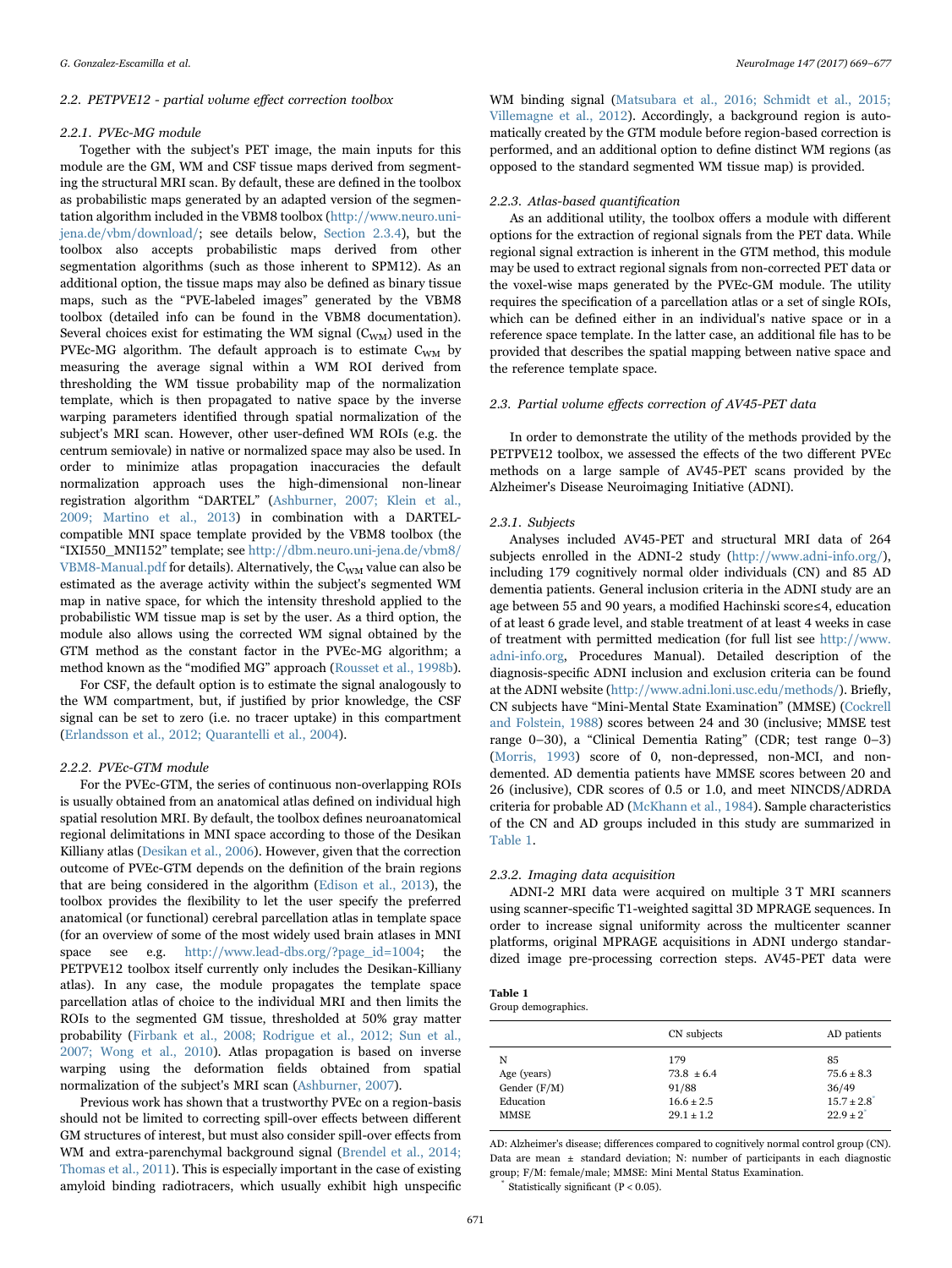acquired on multiple instruments of varying resolution and following different platform-specific acquisition protocols. Similar to the MRI data, PET data in ADNI undergo standardized image pre-processing correction steps aimed at increasing data uniformity across the multicenter acquisitions. All images were retrieved from the ADNI database server in the most fully pre-processed format (Advanced search: "AV45 Coreg, Avg, Std Img and Vox Siz, Uniform Resolution" for PET data; and: "MR\_MT1, GradWarp, N3m" for MRI data). More detailed information on the different imaging protocols employed across ADNI sites and standardized image pre-processing steps for MRI and PET acquisitions can be found on the ADNI website [\(http://adni.loni.](http://adni.loni.usc.edu/methods/) [usc.edu/methods/](http://adni.loni.usc.edu/methods/)).

# 2.3.3. MRI processing

The PETPVE12 toolbox includes the automated segmentation approach implemented in the VBM8 toolbox, which is described in detail elsewhere ([Gaser, 2009](#page-7-21)). Briefly, segmentation is firstly obtained from the intensity distribution of the image. Separation into different tissue compartments (GM, WM and CSF) is based on an adaptive Maximum a Posterior (AMAP) approach [\(Rajapakse et al., 1997](#page-7-22)) with partial volume estimation [\(Tohka et al., 2004](#page-8-1)), and is further refined by applying an iterative hidden Markov random field model ([Cuadra et al.,](#page-7-23) [2005\)](#page-7-23) to remove isolated voxels which are unlikely to belong to a determinate tissue type or are unable to be classified. Intensity values in the resulting maps represent a probability to belong to a pure tissue type [\(Gaser, 2009\)](#page-7-21). The segmentation algorithm implemented in the toolbox has been modified to automatically create a brain mask, which may be used for skull-stripping before PET-MRI coregistration.

Due to the specific characteristics of our study population consisting of aged and demented subjects, segmented tissue compartments were high-dimensionally registered to an aging/AD-specific reference template instead of the toolbox's default MNI template [\(Grothe et al.,](#page-7-24) [2013\)](#page-7-24), which is intended to reduce a potential registration bias between AD patients and controls ([Shen et al., 2012; Sun et al., 2007\)](#page-8-2).

#### <span id="page-3-0"></span>2.3.4. AV45-PET processing and quantification

AV45-PET data were coregistered to the structural MRI data and corrected for PVE using the voxel-wise PVEc-MG and the region-wise PVEc-GTM methods as described above. Study-specific settings included specification of an isotropic PSF of 8 mm (the effective image resolution of the ADNI AV45-PET data; toolbox default is 7 mm) and a brain parcellation based on the "Hammers" anatomical atlas ([Hammers et al., 2003\)](#page-7-25) for the PVEc-GTM module ([Brendel et al.,](#page-7-9) [2015\)](#page-7-9) (atlas not included in the toolbox, but available upon request from: [http://brain-development.org/brain-atlases/adult](http://brain-development.org/brain-atlases/adult-brain-maximum-probability-map-hammers-mith-atlas-n30r83-in-mni-space/)[brain-maximum-probability-map-hammers-mith-atlas-n30r83-in-](http://brain-development.org/brain-atlases/adult-brain-maximum-probability-map-hammers-mith-atlas-n30r83-in-mni-space/)

[mni-space/\)](http://brain-development.org/brain-atlases/adult-brain-maximum-probability-map-hammers-mith-atlas-n30r83-in-mni-space/). The brain parcellation atlas in MNI space was matched to our study-specific aging/AD reference template using DARTEL registration. Global cortical standard uptake values (SUV) were calculated for each of the different processing approaches (noncorrected, PVEc-MG and PVEc-GTM corrected). For non-corrected and PVEc-GM data this was done by sampling the average signal within a neocortical composite mask in native space, created by inverse propagation of a reference space mask covering frontal, parietal, lateral temporal, insula, anterior and posterior cingulate cortices, and excluding those regions that are considered to be relatively preserved in AD (pre-, para- and post-central gyrus, medial temporal and occipital cortices) ([Teipel et al., 2014](#page-8-3)). For the region-based PVEc-GTM method, global cortical SUVs were calculated by computing a volume-weighted average of the corrected values of corresponding neocortical regions as those used to create the composite mask. All global cortical SUVs were converted to standard uptake value ratios (SUVR) using the whole cerebellar signal in the individual raw PET images as the reference signal.

For voxel-based analyses, both non-corrected and PVEc-MG corrected AV45-PET images were spatially warped using the deformation

fields derived from DARTEL registration of the coregistered MRI scans to the reference template. Warped images were smoothed with a Gaussian kernel of 8 mm.

#### 2.3.5. Statistical analysis

2.3.5.1. Effect of PVEc on cortical AV45 standard uptake value ratios. For each of the two PVEc methods, the effect on global cortical SUVRs was assessed qualitatively using Bland-Altman plots, i.e. by plotting the difference between the corrected and non-corrected values against the mean of the two values. In addition, for each diagnostic group separately, the differences between PVEc and noncorrected SUVRs were assessed using paired t-tests.

2.3.5.2. Effect of PVEc on group differences in AV45 standard uptake value ratios. For each processing approach (non-corrected, PVEc-MG and PVEc-GTM), diagnostic group differences (AD vs CN) in global cortical SUVRs were assessed using two-sample t-tests of the group means. In addition, effect sizes of the group differences in global cortical SUVRs were assessed using standardized Cohen's d. Finally, the effect of PVEc on the accuracy of diagnostic group discrimination was assessed by computing Area Under the Curve (AUC) values derived from Receiver Operating Characteristic (ROC) analyses. 95% confidence intervals (CI) and significance of differences between AUC values derived from the different processing approaches were calculated using a bootstrap approach with 10,000 iterations implemented in the R-package "pROC" ([Robin et al., 2011](#page-7-26)).

In addition to the analysis of commonly used global cortical SUVRs, we also assessed regional effects of PVEc on the voxel-level, which is a unique feature of the PVEc-MG approach. Thus, voxel-wise differences in AV45 SUVR between the CN and AD groups were assessed using 2 sample t-tests on non-corrected and PVEc-MG corrected AV45 PET images. Both statistical models included age and gender as covariates while proportional scaling the data to the whole cerebellum mean. Effects were assessed at a voxel-wise statistical threshold of  $p < .05$ , corrected for multiple comparisons using the family wise error rate.

## 3. Results

### 3.1. Sample characteristics

As summarized in [Table 1](#page-2-0), CN subjects tended to be younger than AD subjects  $(p=0.054)$  and had significantly more years of education (p=0.009). Gender distribution was comparable among groups (p=0.24). As expected, the AD group had significantly lower MMSE scores compared to the CN group  $(p < 0.001)$ .

## 3.1.1. Effects of partial volume effects correction on global cortical AV45 SUVRs

Bland-Altman plots ([Fig. 1\)](#page-4-0) show that PVEc has a differential effect on SUVRs depending on the magnitude of the SUVR value: in the low to middle range of SUVRs both PVEc methods generally result in a decrease in SUVR, whereas at the high range of values both PVEc methods result in increased values. Most of the CN subjects (blue points) have SUVRs in the low range of the observed spectrum and PVEc generally further decreases these values. By contrast, most AD subjects (red points) have SUVRs in the high range of the spectrum and PVEc further increases most of these values.

[Fig. 2](#page-4-1) depicts bar plots of the mean SUVR values of the CN and AD groups derived from the different processing approaches (non-corrected, PVEc-MG, PVEc-GTM). In line with the observations in the Bland-Altman plots, both PVEc methods resulted in significantly decreased AV45 SUVR means for the CN group (PVEc-MG: −4.6%, p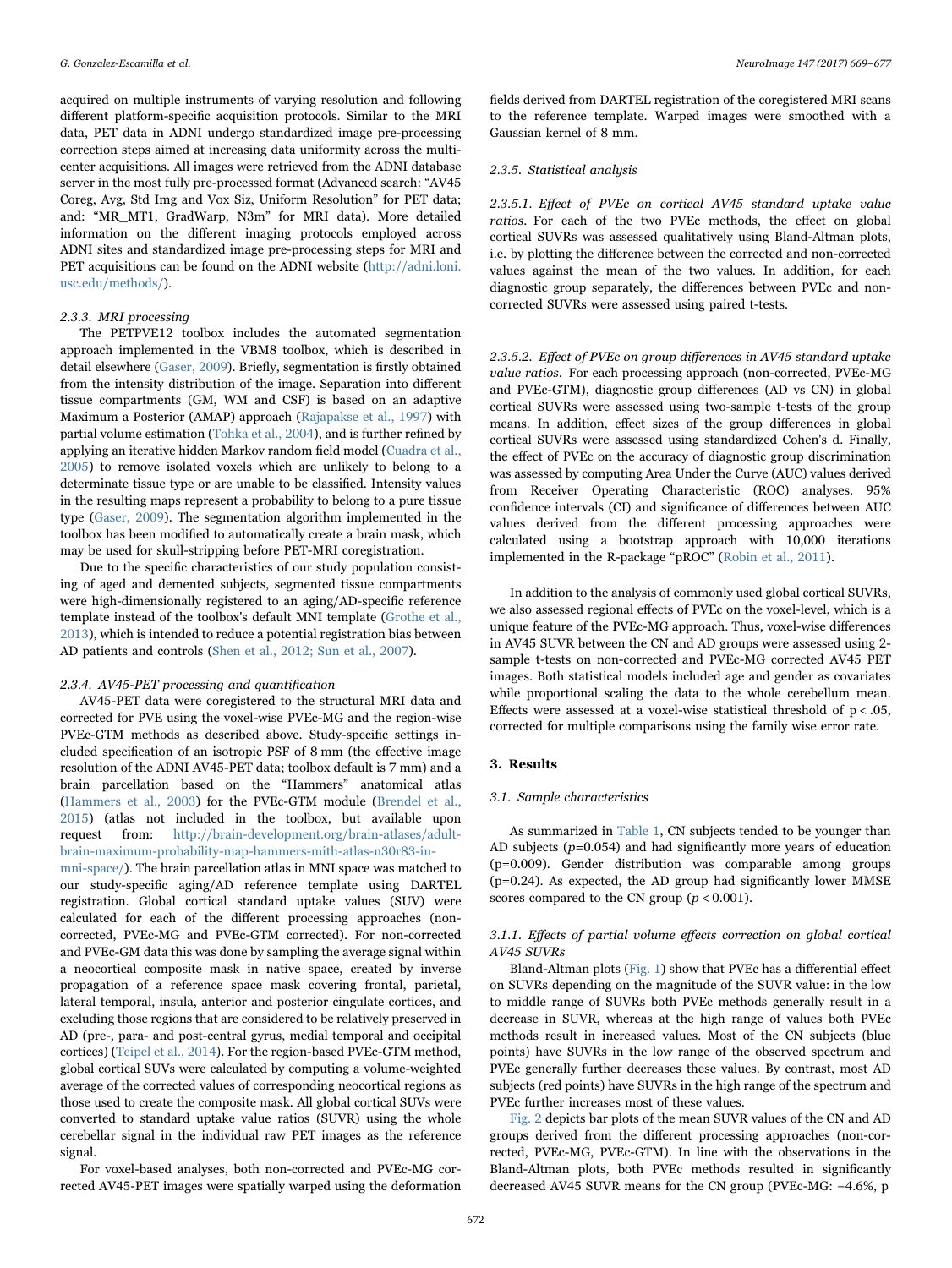<span id="page-4-0"></span>

Fig. 1. Bland-Altman plot (difference plot) of global cortical SUVRs (AV45 corticalcomposite-to-cerebellum) between no-PVEc and PVEc-MG (A) and no-PVEc and PVEc-GTM (B). x-axis is the average of the global cortical SUVRs from the two methods for each image, the y-axis is the difference in global cortical SUVRs. No-PVEc = noncorrected AV45-PET data, PVEc‐MG = voxel‐based partial volume effects correction,  $PVEC-GTM = region-based partial volume effects correction. AD = Alzheimer's disease,$  $CN =$  cognitively normal controls. SUVR = standard uptake value ratios, RCP = reproducibility coefficient (% of mean values).

<span id="page-4-1"></span>

Fig. 2. Effect of PVEc on global cortical SUVR by diagnostic group. Bar plots represent group means of global cortical standard uptake value ratios (SUVR) derived from noncorrected (no-PVEc, black), voxel-based corrected (PVEc-MG, green) and region-based corrected (PVEc-GTM, blue) AV45-PET data. AD = Alzheimer's disease, CN = cognitively normal controls.

< 0.001; PVEc-GTM: −9.7%, p < 0.001) and increased AV45 SUVR means for the AD group (PVEc-MG: +29.7%, p < 0.001; PVEc-GTM: +1.9%, p=0.012).

# 3.2. Effects of partial volume effects correction on SUVR differences between patients and controls

Global cortical SUVR values were significantly different between the CN and AD groups for all processing approaches [\(Table 2\)](#page-4-2). However, Cohen's d effect size estimates indicated increased group differences for both PVEc methods as compared to the non-corrected SUVR values. Similarly, both PVEc methods resulted in increased AUC values for the differentiation between CN and AD ([Table 2](#page-4-2) and [Fig. 3](#page-4-3)). Increases in

| Table 2 |                           |
|---------|---------------------------|
|         | SUVR changes comparisons. |

<span id="page-4-2"></span> $\mathbf T$ 

|                                                 | non-corrected                                       | PVEc-MG                                          | PVEc-GTM                                |
|-------------------------------------------------|-----------------------------------------------------|--------------------------------------------------|-----------------------------------------|
| p val<br>Standardized Cohen's d<br>AUC (95%-CI) | $< 0.001$ <sup>*</sup><br>1.55<br>$0.84(0.78-0.90)$ | < 0.001<br>$0.89(0.84 -$<br>$0.93$ <sup>**</sup> | < 0.001<br>1.75<br>$0.86(0.8-$<br>0.91) |

Non-corrected: statistics based on global cortical AV45 SUVR values without Partial Volume Effects correction (PVEc); PVEc-MG: statistics based on global cortical AV45 SUVR values corrected using the voxel-based method; PVEc-GTM: statistics based on global cortical AV45 SUVR values corrected using the region-based method; p val: pvalues for group differences (t-test); AUC (95%-CI): area under the curve and 95% confidence intervals.

Statistically significant ( $p < 0.05$ ) difference in global cortical AV45 SUVR compared to cognitively normal control group (CN).

Statistically significant differences compared to AUC derived from non-corrected global cortical AV45 SUVR values.

<span id="page-4-3"></span>

Fig. 3. Receiver-operating characteristic (ROC) curves for group discrimination between control (CN) and Alzheimer's disease (AD). non-corrected global cortical AV45 SUVR data (no-PVEc, black line), voxel-based partial volume effects correction (PVEc-MG, green line) and region-based partial volume effects correction (PVEc-GTM, blue line).  $AUC = area under the curve.$ 

AUC values compared to the non-corrected approach were highly significant for PVEc-MG (p=0.0002) and trend-level significant for PVEc-GTM (p=0.09).

In voxel-wise analyses of regional AV45 SUVR group differences, highly significant SUVR increases in the AD group could be detected across wide parts of the cortex in both non-corrected and PVEc-MG data ([Fig. 4](#page-5-0)). Direct comparison of the color-coded statistical maps shows higher T-values in the PVEc-MG data in several cortical regions known for high amyloid accumulation, such as the medial parietal and medial and lateral frontal cortices ([Fig. 4](#page-5-0)).

# 4. Discussion

Quantification capability is generally considered a major advantage of PET amongst modalities for functional in vivo imaging. Consequently, considerable efforts have been made to improve absolute quantification (in kBq/ml) of the tracer distribution in PET. Methods for correction of physical effects associated with the formation of events such as photon attenuation and scatter have been implemented in the system software of PET scanners for routine use in everyday clinical patient care. The situation is different for effects related to limited spatial resolution of PET imaging, usually referred to as partial volume effects ([Erlandsson et al., 2012; Kessler et al., 1984\)](#page-7-2). Although PVE can be large and various PVEc methods have been developed (an excellent review is given in [Erlandsson et al., 2012\)](#page-7-2),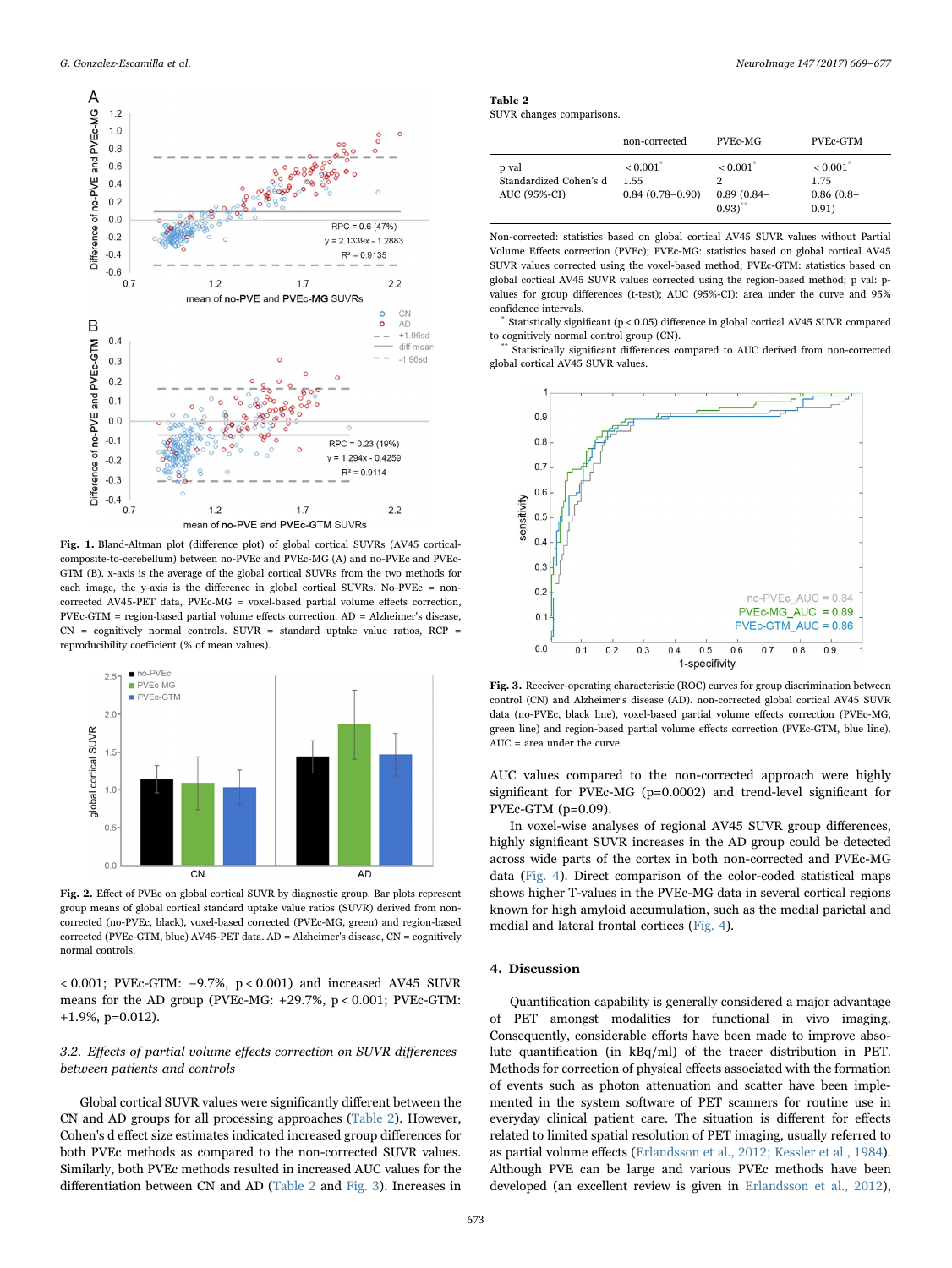<span id="page-5-0"></span>

Fig. 4. Voxel-wise group differences before and after Partial volume effects correction. Statistical maps of group differences (thresholded at p(FWE) < 0.05) are represented at the same color-coded T-value scale to facilitate visual comparison. Increased T-statistics of group differences in the PVEc-MG data are particularly pronounced in the precuneus/posterior cingulate and medial frontal cortices. No‐PVEc = non‐corrected AV45-PET data, PVEc‐MG = voxel‐based partial volume effects correction. AD = Alzheimer's disease, CN = cognitively normal control. lh = left hemisphere, rh = right hemisphere.

PVEc is not yet widely used, either in whole-body PET or in brain PET. The latter might be explained by 'mixed' results of PVEc in FDG-PET of the brain. Reduction of cerebral glucose metabolism in neurodegenerative diseases is often accompanied by loss of gray matter, increasing the bias in recovered signal due to PVEs with surrounding low signal CSF and WM tissue. As a consequence, PVEs increase both magnitude and spatial extent of disease-related signal reductions in FDG-PET which often simplifies detection and differential diagnosis of neurodegenerative diseases ([Ibanez et al., 1998; Meltzer et al., 1996; Samuraki](#page-7-5) [et al., 2007\)](#page-7-5). Eliminating these effects by PVEc can hamper the interpretation of brain FDG-PET in patients with suspected neurodegenerative disease. Possible PVEc-induced increases of statistical noise can further complicate the interpretation of PVE-corrected FDG-PET brain images.

In contrast to the metabolic decreases detected by FDG-PET, amyloid PET aims at detecting (or excluding) increased tracer retention in cortical gray matter. Thus, here PVEc is expected to increase (rather than decrease) the signal-to-background ratio, particularly in case of amyloid tracers with high nonspecific binding in adjacent white matter. Thus, here PVEc is expected to improve not only quantitative estimates of amyloid burden but also the potential to detect Alzheimer's disease. However, PVEc is not commonly applied in amyloid PET either. This may at least partly be due to the lack of PVEc options in the most widely used software packages for the analysis of brain PET images, such as the SPM software. SPM is a freely available, widely used, well documented open source tool kit, and therefore appears a suitable framework to support more widespread use of PVEc. The aim of the present work was to develop and validate an SPM toolbox for PVEc. The novel SPM PVEc toolbox, PETPVE12, features the 3-compartment method proposed by Müller-Gärtner and co-workers for voxel-based PVEc (PVEc-MG) ([Muller-Gartner et al., 1992\)](#page-7-3) and the geometric transfer matrix method (PVEc-GTM) ([Rousset et al., 1997, 1998a\)](#page-7-11) described by Rousset and colleagues for region-based PVEc in brain PET. Both methods use anatomical information (e.g. from individual structural MRI) to delineate GM in the brain and uniformity assumptions to limit amplification of noise and, most importantly, both methods are quite stable and very well validated. The user interface of PETPVE12 was designed to make the application of these two methods as flexible and as transparent as possible. The rationale for this was that (i) the results of PVEc strongly depend on each processing step and (ii) the optimal choice of processing steps and their parameter settings depends on the data to be analyzed. Thus, it is important to give the user the possibility to easily control settings for all processing steps.

As a first application we used the PETPVE12 toolbox for PVEc of amyloid-sensitive AV45-PET data of 85 AD patients and 179 CN subjects from the ADNI database. Major findings of this first application of the toolbox's PVEc methods were that (i) PETPVE12 performed adequately in all subjects, i.e. visual inspection of PVE-corrected images did not show obvious failures, (ii) applying the PVEc methods brought about a further decrease of global cortical SUVR for cases in the low to middle range of non-corrected SUVR and an increase of global cortical SUVR for cases in the upper range of non-corrected SUVR, which resulted in (iii) decreased global cortical SUVR in CN subjects and increased global cortical SUVR in AD patients, and (iv) increased effect size of the difference of global cortical SUVR between CN and AD subjects, that is, the increase of the difference in group mean overcompensated any possible increases in statistical noise. The latter indicates improved power of PVE-corrected AV45-PET images as a biomarker to support the diagnosis of AD (similar to previous findings by Rousset and co-workers suggesting improved power of PVE-corrected FDOPA-PET for detection of Parkinson's disease ([Rousset et al., 2000\)](#page-7-27)). The toolbox's PVEc methods need to be tested in longitudinal data, to establish if they can also improve the predictive accuracy of AV45-PET for MCI prognosis. Our analyses also demonstrated (for the first time) increased group differences in regional SUVR after PVEc on the voxel-level. While significant increases of cortical amyloid deposition in AD patients were detected across most cortical regions using both PVEc-MG corrected and non-corrected data, PVEc-MG resulted in up to 1.5-fold increased T-values for brain regions that are known to accumulate high levels of amyloid, such as anterior and posterior cingulate and precuneus. Increased sensitivity of PVEcorrected amyloid-PET may be particular relevant for the detection of subtle changes in amyloid signal, such as in the earliest stages of amyloidosis in the preclinical phase of AD or after short-term intervention effects.

The ROI-based findings of the present study are in good agreement with previous studies ([Brendel et al., 2015; Rullmann et al., 2016; Su](#page-7-9) [et al., 2016, 2015; Thomas et al., 2011](#page-7-9)). Brendel and colleagues, using the GTM-method for PVEc of ADNI AV45-PETs, also found global cortical SUVR to decrease in healthy subjects and to increase in AD subjects, resulting in improved discriminatory power of AV45-PET ([Brendel et al., 2015](#page-7-9)). They also found PVEc to result in larger longitudinal increases of cortical AV45, that were most pronounced in amyloid-positive subjects [\(Brendel et al., 2015](#page-7-9)). Consistently, improved sensitivity to group differences and longitudinal changes was also reported by Su and co-workers for cortical C-11-PIB retention in autosomal dominant AD ([Su et al., 2016\)](#page-8-4). Rullmann and co-workers, using the modified PVEc-MG method on F-18-florbetaben PET in 3 different patient cohorts, found PVEc not only to increase Cohen's d effect size of the global cortical SUVR for the discrimination between AD patients and healthy controls, but also to improve the correlation between mesial temporal cortex SUVR and local amyloid plaque load according to histopathology [\(Rullmann et al., 2016](#page-8-5)). Thomas and co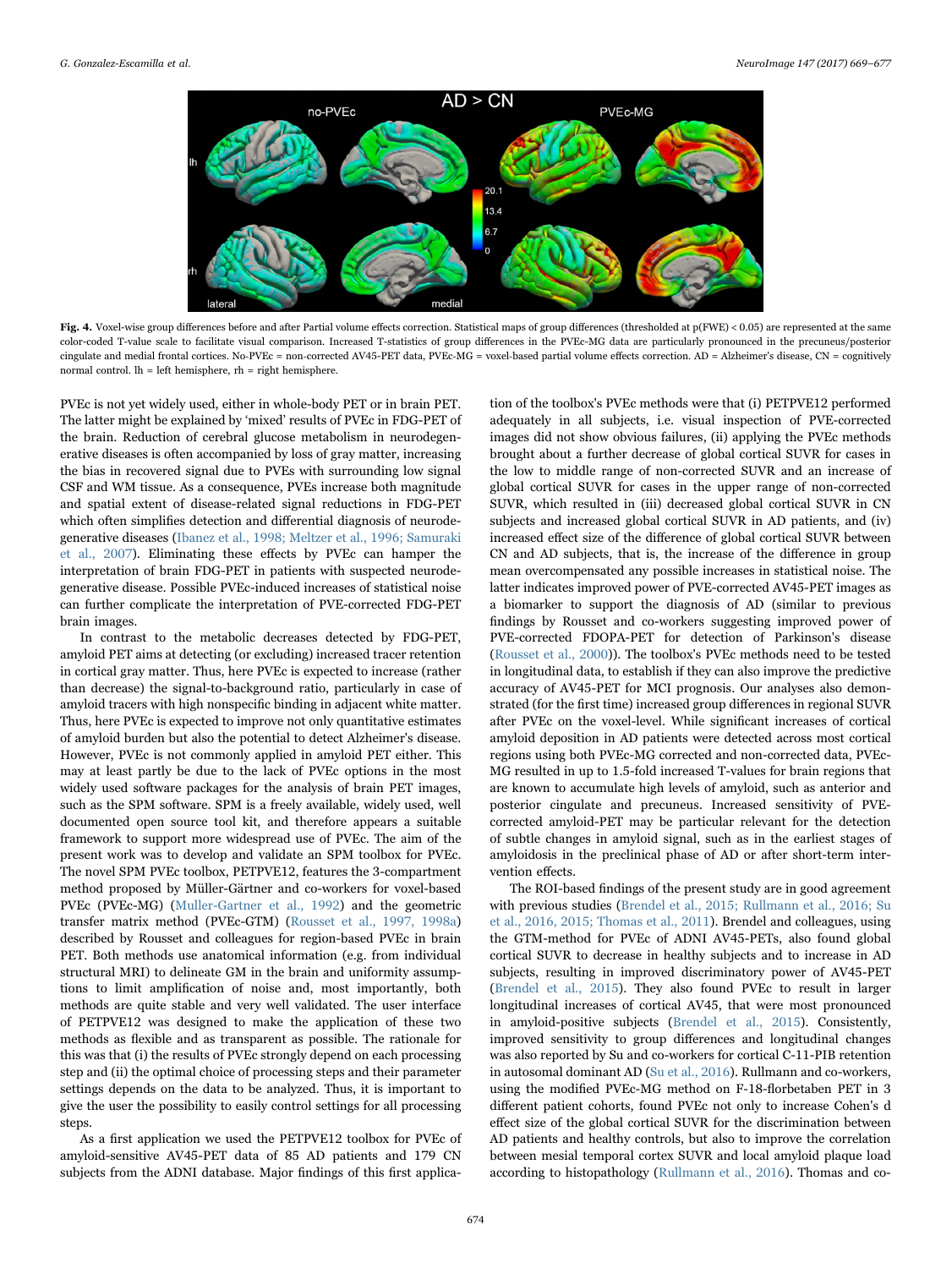workers, using the modified PVEc-MG method in amyloid-PET with F-18-flutemetamol, found significantly increased effect size of the SUVR group difference between elderly healthy controls and AD patients in the frontal and the parietal lobe ([Thomas et al., 2011](#page-8-6)). However, here, PVEc resulted in increased global cortical SUVR not only in the AD group but also in the group of elderly healthy controls, although the larger increase was seen in the AD group ([Thomas et al., 2011\)](#page-8-6). This is in contrast to reduced global cortical SUVR in the CN group in the present study and the report by [Brendel et al. \(2015\).](#page-7-9) This difference might be explained as follows. The principal PVE in brain PET is the spill-over of counts between different brain regions with inherently differing tracer uptake, particularly between gray and white matter, as illustrated by the operational equation of the PVEc-MG (subsection 2.1.1 in the Methods; here we assume zero CSF tracer concentration for simplicity)

## $C_{obs} = (GM \otimes PSF)C_{GM} + (WM \otimes PSF)C_{WM}$

In gray matter, spill-over counts can be seen as the net effect of spill-out of counts from gray matter and spill-in of counts from white matter

$$
C_{GM,obs} = C_{GM} + \{ (WM \otimes PSF) C_{WM} - [1 - (GM \otimes PSF)] C_{GM} \}
$$
  
split-in  
split-out  
split-out

The magnitude of the spill-out effect depends on the thickness of cortical gray matter, with greater spill-out for thinner cortex. Thus, spill-out not only depends on the localization in the brain (typically more pronounced in occipital than in frontal lobe), but it also increases with the amount of atrophy. Therefore, it is assumed to be higher in AD patients than in CN subjects. However, it is evident that the net effect of spill-out and spill-in is also influenced by the relationship of actual tracer binding between gray and white matter. In simplified terms: if actual tracer concentration is smaller in gray matter than in white matter (as expected in most CN subjects), spill-in of signal from WM into GM overcompensates loss of signal from GM due to spill out. In this case, PVEc is expected to result in decreased SUVR. The other way round: if actual tracer concentration is larger in gray than in white matter (as expected in most AD patients), the signal spill-out from GM is larger than the spill-in from WM and PVEc is expected to result in increased SUVR. Now, the relationship between tracer concentration in WM and GM depends not only on cortical amyloid load but also on the tracer used for PET imaging. C-11-PIB shows lower unspecific binding in WM than currently available F-18-labelled amyloid tracers, which may also differ with respect to unspecific white matter binding among themselves [\(Herholz and Ebmeier, 2011; Landau et al., 2014; Youse](#page-7-28)fi [et al., 2015](#page-7-28)). Thus, different tracers, F-18-flutemetamol in the study by Thomas and colleagues versus AV45 in the present study, might contribute to differences in the relative effect of PVEc, particularly in CN subjects with low to middle range tracer concentration in gray matter, that is, below or close to tracer concentration in white matter. Further studies are needed to characterize potential differences in unspecific white matter binding among different F-18-labelled amyloid tracers and their possible impact on PVEc outcomes. The ROI used to characterize white matter uptake and the method to estimate true tracer concentration within this ROI (with or without PVEc, e.g. modified versus original PVEc-MG) may also contribute to some variability of results ([Thomas et al., 2011\)](#page-8-6). Furthermore, the SUVR is symmetric with respect to SUV variation in the region of interest and the reference region. Thus, different reference regions and different ways of estimating the SUV in the reference region (e.g. before versus after PVEc) also add to the variability of results. In addition, violation of the assumption of uniform tracer concentration within ROIs results in bias in PVE-corrected data, the magnitude of which varies between PVEc methods. There are further sources of variation in PVE-corrected results between studies, such as PET-MR co-registration, segmentation of gray matter ([Frouin et al., 2002; Hogenauer et al., 2016](#page-7-29)) or variability of the error of spatial resolution assumed for the recon-

structed PET images (as PVEc is sensitive to even small errors of the PSF) [\(Teo et al., 2007\)](#page-8-7).

Considering the sensitivity of PVEc not only to the general method used, but also to each single preprocessing step involved in a given method as well as the parameter settings in these steps, we consider it an important advantage of the PETPVE12 toolbox to be very transparent with respect to the implemented routines and that it allows easy access to all parameter settings (rather than being a black box). As such, the PETPVE12 toolbox may provide a valuable tool for future research aimed at systematic analyses of the differential effects of differing PVEc methods, along with their respective processing options and parameter settings, on the outcomes of PVE-correction in amyloidsensitive PET data as well as other PET modalities. In addition, given that SPM12 software is a very popular software tool for morphometric analyses of structural MRI data [\(Ashburner, 2009\)](#page-7-30), the integration of PVEc processing options into SPM12 should markedly facilitate the study of the relationship between regional brain atrophy and PVEcorrected PET measures. This includes both methodical studies assessing the (probably) complex effects of regional brain atrophy on the magnitude of PVE correction ([Rullmann et al., 2016](#page-8-5)), as well as clinical research studies investigating inter-modal association between MRIderived estimates of regional brain atrophy and PET-based indices of regional pathology, such as hypometabolism or amyloid deposition in AD ([Chetelat et al., 2009; La Joie et al., 2012; Oh et al., 2014; Teipel](#page-7-31) [et al., 2016](#page-7-31)).

The toolbox provides the most widely used PVEc methods: PVEc-MG and PVEc-GTM. Theoretically, PVEc-GTM may provide more accurate results than voxel-based PVEc, given that it also accounts for possible spill-over effects between GM structures with differing tracer signal. However, it requires a priori specification of a specific cerebral parcellation scheme, and the assumption of homogenous tracer signal within the parcellated GM structures may not hold true for all ROIs. Future studies may assess possible advantages of using functional brain parcellations with assumedly more homogeneous intra-ROI tracer retention compared to the commonly used anatomical parcellation schemes. The PVEc-MG approach provides PVE-corrected PET images that can be used for explorative analyses using voxel-based testing. Thus, voxel-based and ROI-based PVEc usefully complement each other. In this context, it should be noted that the PVEc-MG is valid only for voxels in the gray matter target region and does not allow signal quantification of WM ROIs. A limitation of the PETPVE12 toolbox is that it only provides post-reconstruction PVEc methods. Reconstruction-based methods [\(Alessio and Kinahan, 2006; Rizzo](#page-7-32) [et al., 2007\)](#page-7-32) that account for the PSF during image reconstruction are expected to be more accurate than post-reconstruction methods.

In conclusion, the PETPVE12 toolbox facilitates access to PVEc either as stand-alone processing option or for integration into existing SPM processing pipelines for brain PET. We expect the toolbox to be particularly useful in brain amyloid binding PET by providing more accessible usage of well-validated PVEc methods that may improve quantitative estimates of amyloid burden, as well as the diagnostic and possibly also prognostic potential of AV45-PET in patients with suspected Alzheimer's disease.

## Acknowledgments

Data collection and sharing for this project was funded by the Alzheimer's Disease Neuroimaging Initiative (ADNI) [(National Institutes of Health Grant U01 AG024904) and DOD ADNI (Department of Defense award number W81XWH-12-2-0012)]. The ADNI was launched in 2003 by the National Institute on Aging (NIA), the National Institute of Biomedical Imaging and Bioengineering (NIBIB), the Food and Drug Administration (FDA), private pharmaceutical companies and non-profit organizations, as a \$60 million, 5 year public-private partnership. ADNI is funded by the National Institute on Aging, the National Institute of Biomedical Imaging and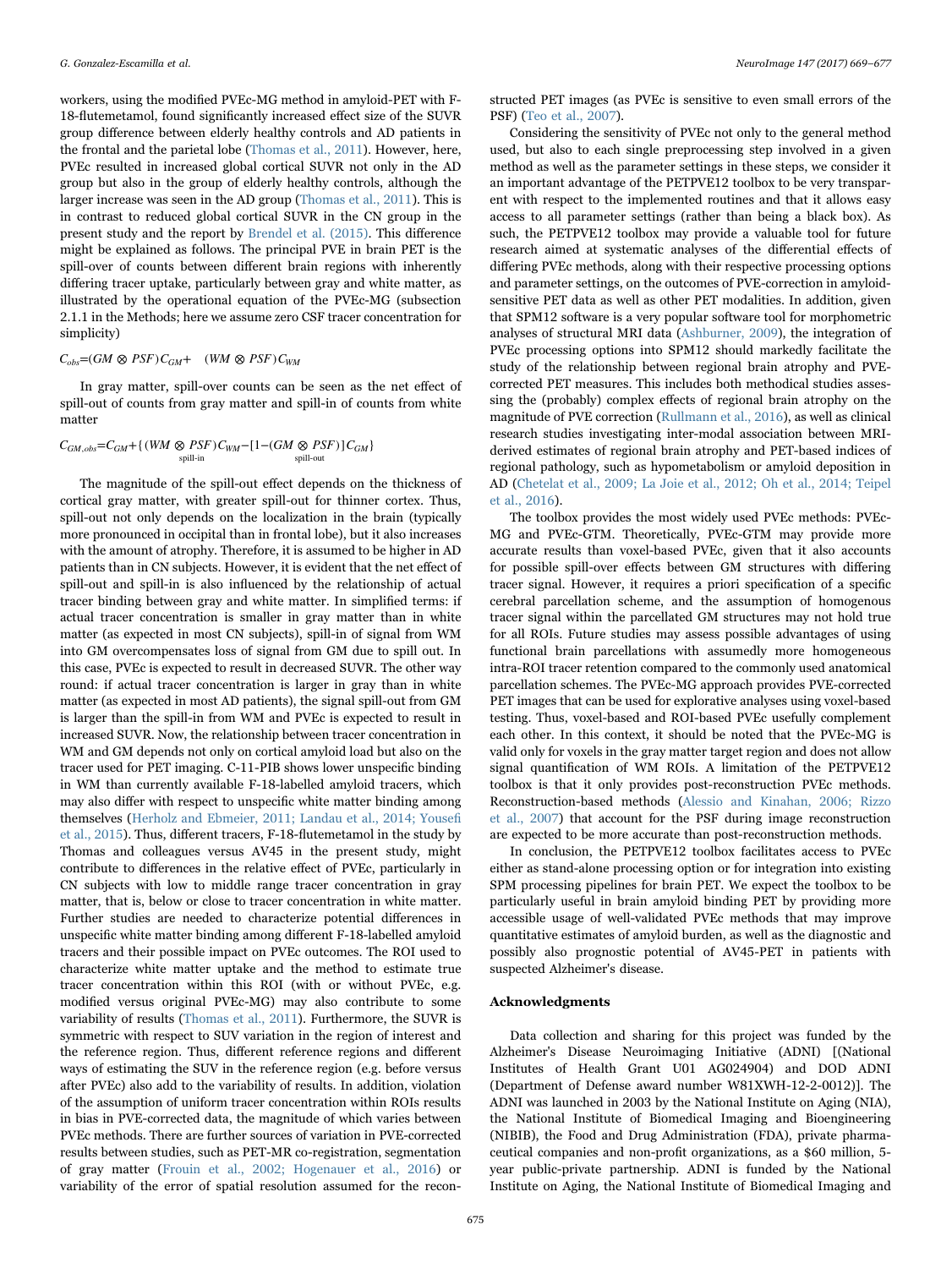Bioengineering, and through generous contributions from the following: Alzheimer's Association; Alzheimer's Drug Discovery Foundation; Araclon Biotech; BioClinica, Inc.; Biogen Idec Inc.; Bristol-Myers Squibb Company; CereSpir, Inc.; Eisai Inc.; Elan Pharmaceuticals, Inc.; Eli Lilly and Company; EuroImmun; F. Hoffmann-La Roche Ltd and its affiliated company Genentech, Inc.; Fujirebio; GE Healthcare; IXICO Ltd.; Janssen Alzheimer Immunotherapy Research & Development, LLC.; Johnson & Johnson Pharmaceutical Research & Development LLC.; Lumosity; Lundbeck; Merck & Co., Inc.; Meso Scale Diagnostics, LLC.; NeuroRx Research; Neurotrack Technologies; Novartis Pharmaceuticals Corporation; Pfizer Inc.; Piramal Imaging; Servier; Takeda Pharmaceutical Company; and Transition Therapeutics. The Canadian Institutes of Health Research is providing funds to support ADNI clinical sites in Canada. Private sector contributions are facilitated by the Foundation for the National Institutes of Health [\(www.fnih.org](http://www.fnih.org)). The grantee organization is the Northern California Institute for Research and Education, and the study is coordinated by the Alzheimer's Disease Cooperative Study at the University of California, San Diego. ADNI data are disseminated by the Laboratory for Neuroimaging at the University of Southern California.

#### References

- <span id="page-7-32"></span>[Alessio, A.M., Kinahan, P.E., 2006. Improved quantitation for PET/CT image](http://refhub.elsevier.com/S1053-16)30802-sbref1) [reconstruction with system modeling and anatomical priors. Med. Phys. 33,](http://refhub.elsevier.com/S1053-16)30802-sbref1) 4095–[4103](http://refhub.elsevier.com/S1053-16)30802-sbref1).
- <span id="page-7-12"></span>Ashburner, J., 2007. A fast diff[eomorphic image registration algorithm. NeuroImage 38,](http://refhub.elsevier.com/S1053-16)30802-sbref2) 95–[113.](http://refhub.elsevier.com/S1053-16)30802-sbref2)
- <span id="page-7-30"></span>[Ashburner, J., 2009. Computational anatomy with the SPM software. Magn. Reson.](http://refhub.elsevier.com/S1053-16)30802-sbref3) [Imaging 27, 1163](http://refhub.elsevier.com/S1053-16)30802-sbref3)–1174.
- <span id="page-7-7"></span>[Ashburner, J., Friston, K.J., 2000. Voxel-based morphometry](http://refhub.elsevier.com/S1053-16)30802-sbref4)–the methods. NeuroImage [11, 805](http://refhub.elsevier.com/S1053-16)30802-sbref4)–821.
- <span id="page-7-17"></span>[Brendel, M., Delker, A., Rotzer, C., Boning, G., Carlsen, J., Cyran, C., Mille, E., Gildehaus,](http://refhub.elsevier.com/S1053-16)30802-sbref5) [F.J., Cumming, P., Baumann, K., Steiner, H., Haass, C., Herms, J., Bartenstein, P.,](http://refhub.elsevier.com/S1053-16)30802-sbref5) [Rominger, A., 2014. Impact of partial volume e](http://refhub.elsevier.com/S1053-16)30802-sbref5)ffect correction on cerebral beta[amyloid imaging in APP-Swe mice using \[\(18\)F\]-](http://refhub.elsevier.com/S1053-16)30802-sbref5)florbetaben PET. NeuroImage 84, 843–[853](http://refhub.elsevier.com/S1053-16)30802-sbref5).
- <span id="page-7-9"></span>[Brendel, M., Hogenauer, M., Delker, A., Sauerbeck, J., Bartenstein, P., Seibyl, J.,](http://refhub.elsevier.com/S1053-16)30802-sbref6) [Rominger, A., Alzheimer's Disease Neuroimaging, I., 2015. Improved longitudinal](http://refhub.elsevier.com/S1053-16)30802-sbref6) [\[\(18\)F\]-AV45 amyloid PET by white matter reference and VOI-based partial volume](http://refhub.elsevier.com/S1053-16)30802-sbref6) eff[ect correction. NeuroImage 108, 450](http://refhub.elsevier.com/S1053-16)30802-sbref6)–459.
- <span id="page-7-31"></span>[Chetelat, G., Villain, N., Desgranges, B., Eustache, F., Baron, J.C., 2009. Posterior](http://refhub.elsevier.com/S1053-16)30802-sbref7) [cingulate hypometabolism in early Alzheimer's disease: what is the contribution of](http://refhub.elsevier.com/S1053-16)30802-sbref7) [local atrophy versus disconnection? Brain 132, e133, \(author reply e134\).](http://refhub.elsevier.com/S1053-16)30802-sbref7)
- <span id="page-7-8"></span>[Clark, C.M., Schneider, J.A., Bedell, B.J., Beach, T.G., Bilker, W.B., Mintun, M.A.,](http://refhub.elsevier.com/S1053-16)30802-sbref8) [Pontecorvo, M.J., Hefti, F., Carpenter, A.P., Flitter, M.L., Krautkramer, M.J., Kung,](http://refhub.elsevier.com/S1053-16)30802-sbref8) [H.F., Coleman, R.E., Doraiswamy, P.M., Fleisher, A.S., Sabbagh, M.N., Sadowsky,](http://refhub.elsevier.com/S1053-16)30802-sbref8) [C.H., Reiman, E.P., Zehntner, S.P., Skovronsky, D.M., Group, A.A.S., 2011. Use of](http://refhub.elsevier.com/S1053-16)30802-sbref8) fl[orbetapir-PET for imaging beta-amyloid pathology. JAMA 305, 275](http://refhub.elsevier.com/S1053-16)30802-sbref8)–283.
- <span id="page-7-18"></span>[Cockrell, J.R., Folstein, M.F., 1988. Mini-Mental State Examination \(MMSE\).](http://refhub.elsevier.com/S1053-16)30802-sbref9) [Psychopharmacol. Bull. 24, 689](http://refhub.elsevier.com/S1053-16)30802-sbref9)–692.
- <span id="page-7-23"></span>[Cuadra, M.B., Cammoun, L., Butz, T., Cuisenaire, O., Thiran, J.P., 2005. Comparison and](http://refhub.elsevier.com/S1053-16)30802-sbref10) [validation of tissue modelization and statistical classi](http://refhub.elsevier.com/S1053-16)30802-sbref10)fication methods in T1 [weighted MR brain images. IEEE Trans. Med. Imaging 24, 1548](http://refhub.elsevier.com/S1053-16)30802-sbref10)–1565.
- <span id="page-7-14"></span>[Desikan, R.S., Segonne, F., Fischl, B., Quinn, B.T., Dickerson, B.C., Blacker, D., Buckner,](http://refhub.elsevier.com/S1053-16)30802-sbref11) [R.L., Dale, A.M., Maguire, R.P., Hyman, B.T., Albert, M.S., Killiany, R.J., 2006. An](http://refhub.elsevier.com/S1053-16)30802-sbref11) [automated labeling system for subdividing the human cerebral cortex on MRI scans](http://refhub.elsevier.com/S1053-16)30802-sbref11) [into gyral based regions of interest. NeuroImage 31, 968](http://refhub.elsevier.com/S1053-16)30802-sbref11)–980.
- <span id="page-7-15"></span>[Edison, P., Carter, S.F., Rinne, J.O., Gelosa, G., Herholz, K., Nordberg, A., Brooks, D.J.,](http://refhub.elsevier.com/S1053-16)30802-sbref12) [Hinz, R., 2013. Comparison of MRI based and PET template based approaches in the](http://refhub.elsevier.com/S1053-16)30802-sbref12) [quantitative analysis of amyloid imaging with PIB-PET. Neuroimage 70, 423](http://refhub.elsevier.com/S1053-16)30802-sbref12)–433.
- <span id="page-7-2"></span>[Erlandsson, K., Buvat, I., Pretorius, P.H., Thomas, B.A., Hutton, B.F., 2012. A review of](http://refhub.elsevier.com/S1053-16)30802-sbref13) [partial volume correction techniques for emission tomography and their applications](http://refhub.elsevier.com/S1053-16)30802-sbref13) [in neurology, cardiology and oncology. Phys. Med. Biol. 57, R119](http://refhub.elsevier.com/S1053-16)30802-sbref13)–R159.
- <span id="page-7-16"></span>[Firbank, M.J., Barber, R., Burton, E.J., O'Brien, J.T., 2008. Validation of a fully](http://refhub.elsevier.com/S1053-16)30802-sbref14) [automated hippocampal segmentation method on patients with dementia. Human.](http://refhub.elsevier.com/S1053-16)30802-sbref14) [Brain Mapp. 29, 1442](http://refhub.elsevier.com/S1053-16)30802-sbref14)–1449.
- <span id="page-7-29"></span>[Frouin, V., Comtat, C., Reilhac, A., Gregoire, M.C., 2002. Correction of partial-volume](http://refhub.elsevier.com/S1053-16)30802-sbref15) eff[ect for PET striatal imaging: fast implementation and study of robustness. J. Nucl.](http://refhub.elsevier.com/S1053-16)30802-sbref15) [Med. 43, 1715](http://refhub.elsevier.com/S1053-16)30802-sbref15)–1726.
- <span id="page-7-21"></span>Gaser, [C., 2009. Partial Volume Segmentation with Adaptive Maximum A Posteriori](http://refhub.elsevier.com/S1053-16)30802-sbref16) [\(MAP\) Approach. Neuroimage 47, S39](http://refhub.elsevier.com/S1053-16)30802-sbref16)–S41.
- [Greve, D.N., Salat, D.H., Bowen, S.L., Izquierdo-Garcia, D., Schultz, A.P., Catana, C.,](http://refhub.elsevier.com/S1053-16)30802-sbref17) [Becker, J.A., Svarer, C., Knudsen, G.M., Sperling, R.A., Johnson, K.A., 2016.](http://refhub.elsevier.com/S1053-16)30802-sbref17) Diff[erent partial volume correction methods lead to di](http://refhub.elsevier.com/S1053-16)30802-sbref17)fferent conclusions: an (18)F-[FDG-PET study of aging. Neuroimage 132, 334](http://refhub.elsevier.com/S1053-16)30802-sbref17)–343.
- <span id="page-7-24"></span>[Grothe, M., Heinsen, H., Teipel, S., 2013. Longitudinal measures of cholinergic forebrain](http://refhub.elsevier.com/S1053-16)30802-sbref18)

[atrophy in the transition from healthy aging to Alzheimer's disease. Neurobiol. Aging](http://refhub.elsevier.com/S1053-16)30802-sbref18) [34, 1210](http://refhub.elsevier.com/S1053-16)30802-sbref18)–1220.

- <span id="page-7-25"></span>[Hammers, A., Allom, R., Koepp, M.J., Free, S.L., Myers, R., Lemieux, L., Mitchell, T.N.,](http://refhub.elsevier.com/S1053-16)30802-sbref19) [Brooks, D.J., Duncan, J.S., 2003. Three-dimensional maximum probability atlas of](http://refhub.elsevier.com/S1053-16)30802-sbref19) [the human brain, with particular reference to the temporal lobe. Hum. Brain Mapp.](http://refhub.elsevier.com/S1053-16)30802-sbref19) [19, 224](http://refhub.elsevier.com/S1053-16)30802-sbref19)–247.
- <span id="page-7-28"></span>[Herholz, K., Ebmeier, K., 2011. Clinical amyloid imaging in Alzheimer's disease. Lancet](http://refhub.elsevier.com/S1053-16)30802-sbref20) [Neurol. 10, 667](http://refhub.elsevier.com/S1053-16)30802-sbref20)–670.
- <span id="page-7-0"></span>Hoff[man, E.J., Huang, S.C., Phelps, M.E., 1979. Quantitation in positron emission](http://refhub.elsevier.com/S1053-16)30802-sbref21) computed tomography: 1. Eff[ect of object size. J. Comput. Assist Tomogr. 3,](http://refhub.elsevier.com/S1053-16)30802-sbref21) 299–[308](http://refhub.elsevier.com/S1053-16)30802-sbref21).
- [Hogenauer, M., Brendel, M., Delker, A., Darr, S., Weiss, M., Bartenstein, P., Rominger, A.,](http://refhub.elsevier.com/S1053-16)30802-sbref22) [Alzheimer's Disease Neuroimaging, I., 2016. Impact of MRI-based Segmentation](http://refhub.elsevier.com/S1053-16)30802-sbref22) [Artifacts on Amyloid- and FDG-PET Quantitation. Curr. Alzheimer Res. 13, 597](http://refhub.elsevier.com/S1053-16)30802-sbref22)–607.
- <span id="page-7-5"></span>[Ibanez, V., Pietrini, P., Alexander, G.E., Furey, M.L., Teichberg, D., Rajapakse, J.C.,](http://refhub.elsevier.com/S1053-16)30802-sbref23) [Rapoport, S.I., Schapiro, M.B., Horwitz, B., 1998. Regional glucose metabolic](http://refhub.elsevier.com/S1053-16)30802-sbref23) [abnormalities are not the result of atrophy in Alzheimer's disease. Neurology 50,](http://refhub.elsevier.com/S1053-16)30802-sbref23) 1585–[1593](http://refhub.elsevier.com/S1053-16)30802-sbref23).
- [Kessler, R.M., Ellis, J.R., Jr., Eden, M., 1984. Analysis of emission tomographic scan](http://refhub.elsevier.com/S1053-16)30802-sbref24) [data: limitations imposed by resolution and background. J Comput. Assist Tomogr.](http://refhub.elsevier.com/S1053-16)30802-sbref24) [8, 514](http://refhub.elsevier.com/S1053-16)30802-sbref24)–522.
- [Klein, A., Andersson, J., Ardekani, B.A., Ashburner, J., Avants, B., Chiang, M.C.,](http://refhub.elsevier.com/S1053-16)30802-sbref25) [Christensen, G.E., Collins, D.L., Gee, J., Hellier, P., Song, J.H., Jenkinson, M.,](http://refhub.elsevier.com/S1053-16)30802-sbref25) [Lepage, C., Rueckert, D., Thompson, P., Vercauteren, T., Woods, R.P., Mann, J.J.,](http://refhub.elsevier.com/S1053-16)30802-sbref25) [Parsey, R.V., 2009. Evaluation of 14 nonlinear deformation algorithms applied to](http://refhub.elsevier.com/S1053-16)30802-sbref25) [human brain MRI registration. Neuroimage 46, 786](http://refhub.elsevier.com/S1053-16)30802-sbref25)–802.
- [La Joie, R., Perrotin, A., Barre, L., Hommet, C., Mezenge, F., Ibazizene, M., Camus, V.,](http://refhub.elsevier.com/S1053-16)30802-sbref26) [Abbas, A., Landeau, B., Guilloteau, D., de La Sayette, V., Eustache, F., Desgranges,](http://refhub.elsevier.com/S1053-16)30802-sbref26) B., Chetelat, G., 2012. Region-specifi[c hierarchy between atrophy, hypometabolism,](http://refhub.elsevier.com/S1053-16)30802-sbref26) [and beta-amyloid \(Abeta\) load in Alzheimer's disease dementia. J. Neurosci. 32,](http://refhub.elsevier.com/S1053-16)30802-sbref26) 16265–[16273.](http://refhub.elsevier.com/S1053-16)30802-sbref26)
- [Landau, S.M., Thomas, B.A., Thurfjell, L., Schmidt, M., Margolin, R., Mintun, M.,](http://refhub.elsevier.com/S1053-16)30802-sbref27) [Pontecorvo, M., Baker, S.L., Jagust, W.J., Alzheimer's Disease Neuroimaging, I.,](http://refhub.elsevier.com/S1053-16)30802-sbref27) [2014. Amyloid PET imaging in Alzheimer's disease: a comparison of three](http://refhub.elsevier.com/S1053-16)30802-sbref27) [radiotracers. Eur. J. Nucl. Med. Mol. Imaging 41, 1398](http://refhub.elsevier.com/S1053-16)30802-sbref27)–1407.
- [Martino, M.E., de Villoria, J.G., Lacalle-Aurioles, M., Olazaran, J., Cruz, I., Navarro, E.,](http://refhub.elsevier.com/S1053-16)30802-sbref28) [Garcia-Vazquez, V., Carreras, J.L., Desco, M., 2013. Comparison of di](http://refhub.elsevier.com/S1053-16)30802-sbref28)fferent [methods of spatial normalization of FDG-PET brain images in the voxel-wise](http://refhub.elsevier.com/S1053-16)30802-sbref28) [analysis of MCI patients and controls. Ann. Nucl. Med. 27, 600](http://refhub.elsevier.com/S1053-16)30802-sbref28)–609.
- <span id="page-7-1"></span>[Matsubara, K., Ibaraki, M., Shimada, H., Ikoma, Y., Suhara, T., Kinoshita, T., Itco, H.,](http://refhub.elsevier.com/S1053-16)30802-sbref29) [2016. Impact of spillover from white matter by partial volume e](http://refhub.elsevier.com/S1053-16)30802-sbref29)ffect on quantifi[cation of amyloid deposition with \[11C\]PiB PET. Neuroimage 143, 316](http://refhub.elsevier.com/S1053-16)30802-sbref29)–324.
- <span id="page-7-20"></span>McKhann, [G., Drachman, D., Folstein, M., Katzman, R., Price, D., Stadlan, E.M., 1984.](http://refhub.elsevier.com/S1053-16)30802-sbref30) [Clinical diagnosis of Alzheimer's disease: report of the NINCDS-ADRDA Work](http://refhub.elsevier.com/S1053-16)30802-sbref30) [Group under the auspices of Department of Health and Human Services Task Force](http://refhub.elsevier.com/S1053-16)30802-sbref30) [on Alzheimer's Disease. Neurology 34, 939](http://refhub.elsevier.com/S1053-16)30802-sbref30)–944.
- <span id="page-7-10"></span>[Meltzer, C.C., Zubieta, J.K., Brandt, J., Tune, L.E., Mayberg, H.S., Frost, J.J., 1996.](http://refhub.elsevier.com/S1053-16)30802-sbref31) [Regional hypometabolism in Alzheimer's disease as measured by positron emission](http://refhub.elsevier.com/S1053-16)30802-sbref31) tomography after correction for eff[ects of partial volume averaging. Neurology 47,](http://refhub.elsevier.com/S1053-16)30802-sbref31) 454–[461](http://refhub.elsevier.com/S1053-16)30802-sbref31).
- <span id="page-7-19"></span>[Morris, J.C., 1993. The Clinical Dementia Rating \(CDR\): current version and scoring](http://refhub.elsevier.com/S1053-16)30802-sbref32) [rules. Neurology 43, 2412](http://refhub.elsevier.com/S1053-16)30802-sbref32)–2414.
- <span id="page-7-3"></span>[Muller-Gartner, H.W., Links, J.M., Prince, J.L., Bryan, R.N., McVeigh, E., Leal, J.P.,](http://refhub.elsevier.com/S1053-16)30802-sbref33) [Davatzikos, C., Frost, J.J., 1992. Measurement of radiotracer concentration in brain](http://refhub.elsevier.com/S1053-16)30802-sbref33) [gray matter using positron emission tomography: mri-based correction for partial](http://refhub.elsevier.com/S1053-16)30802-sbref33) volume eff[ects. J. Cereb. Blood Flow. Metab. 12, 571](http://refhub.elsevier.com/S1053-16)30802-sbref33)–583.
- [Oh, H., Habeck, C., Madison, C., Jagust, W., 2014. Covarying alterations in Abeta](http://refhub.elsevier.com/S1053-16)30802-sbref34) [deposition, glucose metabolism, and gray matter volume in cognitively normal](http://refhub.elsevier.com/S1053-16)30802-sbref34) [elderly. Hum. Brain Mapp. 35, 297](http://refhub.elsevier.com/S1053-16)30802-sbref34)–308.
- <span id="page-7-6"></span>[Quarantelli, M., Berkouk, K., Prinster, A., Landeau, B., Svarer, C., Balkay, L., Alfano, B.,](http://refhub.elsevier.com/S1053-16)30802-sbref35) [Brunetti, A., Baron, J.C., Salvatore, M., 2004. Integrated software for the analysis of](http://refhub.elsevier.com/S1053-16)30802-sbref35) [brain PET/SPECT studies with partial-volume-e](http://refhub.elsevier.com/S1053-16)30802-sbref35)ffect correction. J. Nucl. Med. 45, 192–[201](http://refhub.elsevier.com/S1053-16)30802-sbref35).
- <span id="page-7-22"></span>[Rajapakse, J.C., Giedd, J.N., Rapoport, J.L., 1997. Statistical approach to segmentation](http://refhub.elsevier.com/S1053-16)30802-sbref36) [of single-channel cerebral MR images. IEEE Trans. Med. Imaging 16, 176](http://refhub.elsevier.com/S1053-16)30802-sbref36)–186.
- [Rizzo, G., Castiglioni, I., Russo, G., Tana, M.G., Dell'Acqua, F., Gilardi, M.C., Fazio, F.,](http://refhub.elsevier.com/S1053-16)30802-sbref37) [Cerutti, S., 2007. Using deconvolution to improve PET spatial resolution in OSEM](http://refhub.elsevier.com/S1053-16)30802-sbref37) [iterative reconstruction. Methods Inf. Med. 46, 231](http://refhub.elsevier.com/S1053-16)30802-sbref37)–235.
- <span id="page-7-26"></span>[Robin, X., Turck, N., Hainard, A., Tiberti, N., Lisacek, F., Sanchez, J.C., Muller, M., 2011.](http://refhub.elsevier.com/S1053-16)30802-sbref38) [pROC: an open-source package for R and S+ to analyze and compare ROC curves.](http://refhub.elsevier.com/S1053-16)30802-sbref38) BMC Bioinforma. 12, 77
- [Rodrigue, K.M., Kennedy, K.M., Devous, M.D., Sr., Rieck, J.R., Hebrank, A.C., Diaz-](http://refhub.elsevier.com/S1053-16)30802-sbref39)[Arrastia, R., Mathews, D., Park, D.C., 2012. beta-Amyloid burden in healthy aging:](http://refhub.elsevier.com/S1053-16)30802-sbref39) [regional distribution and cognitive consequences. Neurology 78, 387](http://refhub.elsevier.com/S1053-16)30802-sbref39)–395.
- <span id="page-7-11"></span>[Rousset, O., Ma, Y., Evans, A.C., 1997. ROI- versus tissue-based partial-volume](http://refhub.elsevier.com/S1053-16)30802-sbref40) [correction \[abstract\]. Neuroimage 5, B13](http://refhub.elsevier.com/S1053-16)30802-sbref40).
- <span id="page-7-27"></span>[Rousset, O.G., Deep, P., Kuwabara, H., Evans, A.C., Gjedde, A.H., Cumming, P., 2000.](http://refhub.elsevier.com/S1053-16)30802-sbref41) Eff[ect of partial volume correction on estimates of the in](http://refhub.elsevier.com/S1053-16)30802-sbref41)flux and cerebral metabolism of 6-[(18)F]fl[uoro-L-dopa studied with PET in normal control and](http://refhub.elsevier.com/S1053-16)30802-sbref41) [Parkinson's disease subjects. Synapse 37, 81](http://refhub.elsevier.com/S1053-16)30802-sbref41)–89.
- <span id="page-7-4"></span>[Rousset, O.G., Ma, Y., Evans, A.C., 1998a. Correction for partial volume e](http://refhub.elsevier.com/S1053-16)30802-sbref42)ffects in PET: [principle and validation. J. Nucl. Med. 39, 904](http://refhub.elsevier.com/S1053-16)30802-sbref42)–911.
- <span id="page-7-13"></span>[Rousset, O.G., Ma, Y., Wong, D.F., Evans, A.C., 1998b. Pixel- versus region-based partial](http://refhub.elsevier.com/S1053-16)30802-sbref43) [volume correction in PET. In: Carson, R.E., Herscovitch, P., Daube-Witherspoon,](http://refhub.elsevier.com/S1053-16)30802-sbref43) [M.E. \(Eds.\), Quantitative Functional Brain Imaging with Positron Emission](http://refhub.elsevier.com/S1053-16)30802-sbref43) [Tomography. Elsevier, Academic Press, San Diego, CA, 67](http://refhub.elsevier.com/S1053-16)30802-sbref43)–75.